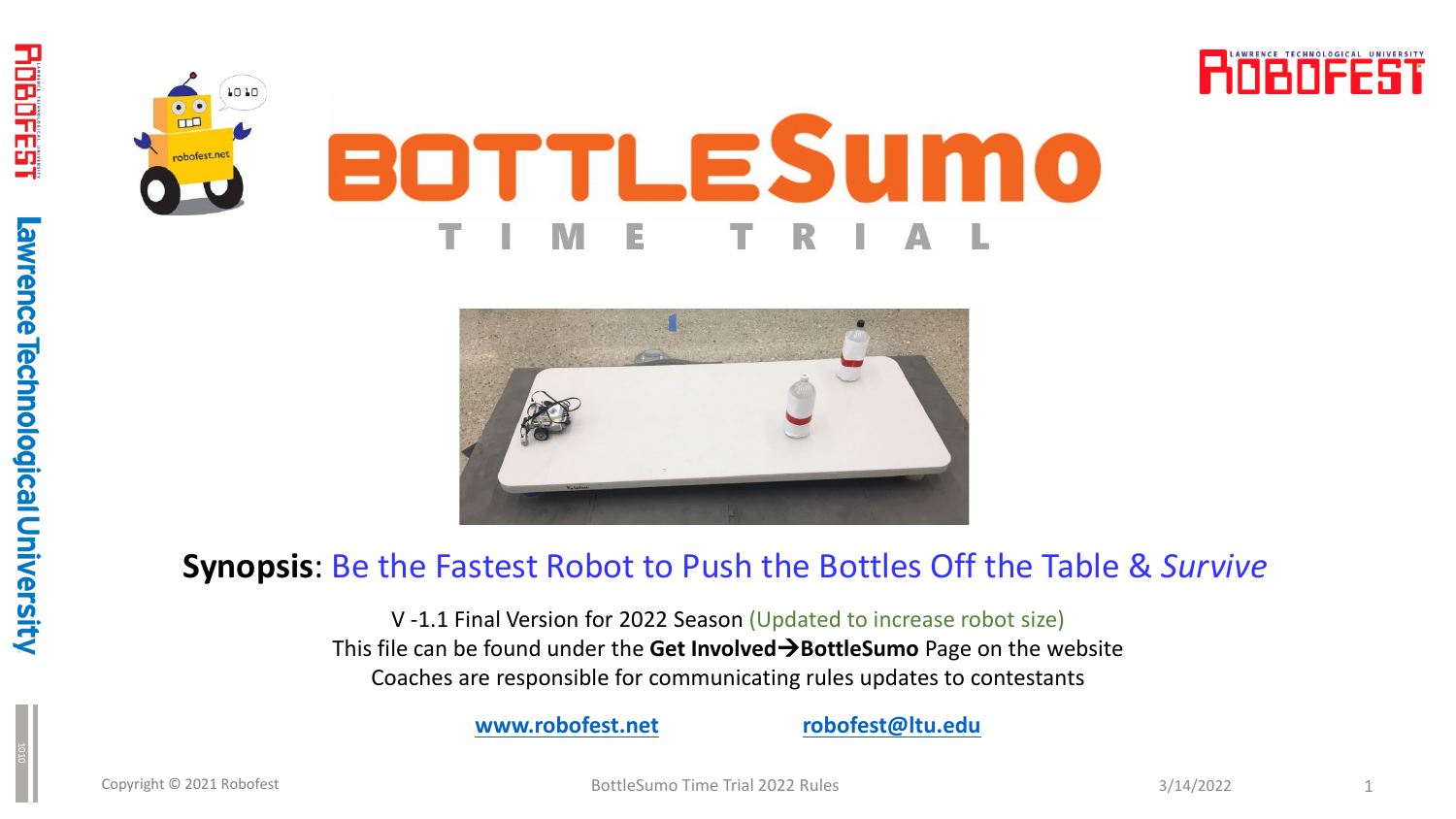# 1. BottleSumo Time Trial Overview

#### **Learning Objectives**

- STEM subjects including physics
- Autonomous navigation
- Computer programming logic
- Edge detection
- Object detection
- Autonomous search algorithms
- Adjusting to environmental conditions
- Problem solving

#### **Synopsis**

• The objective of BottleSumo Time Trial is Be the Fastest Robot to Push the Bottles Off the Table & Survive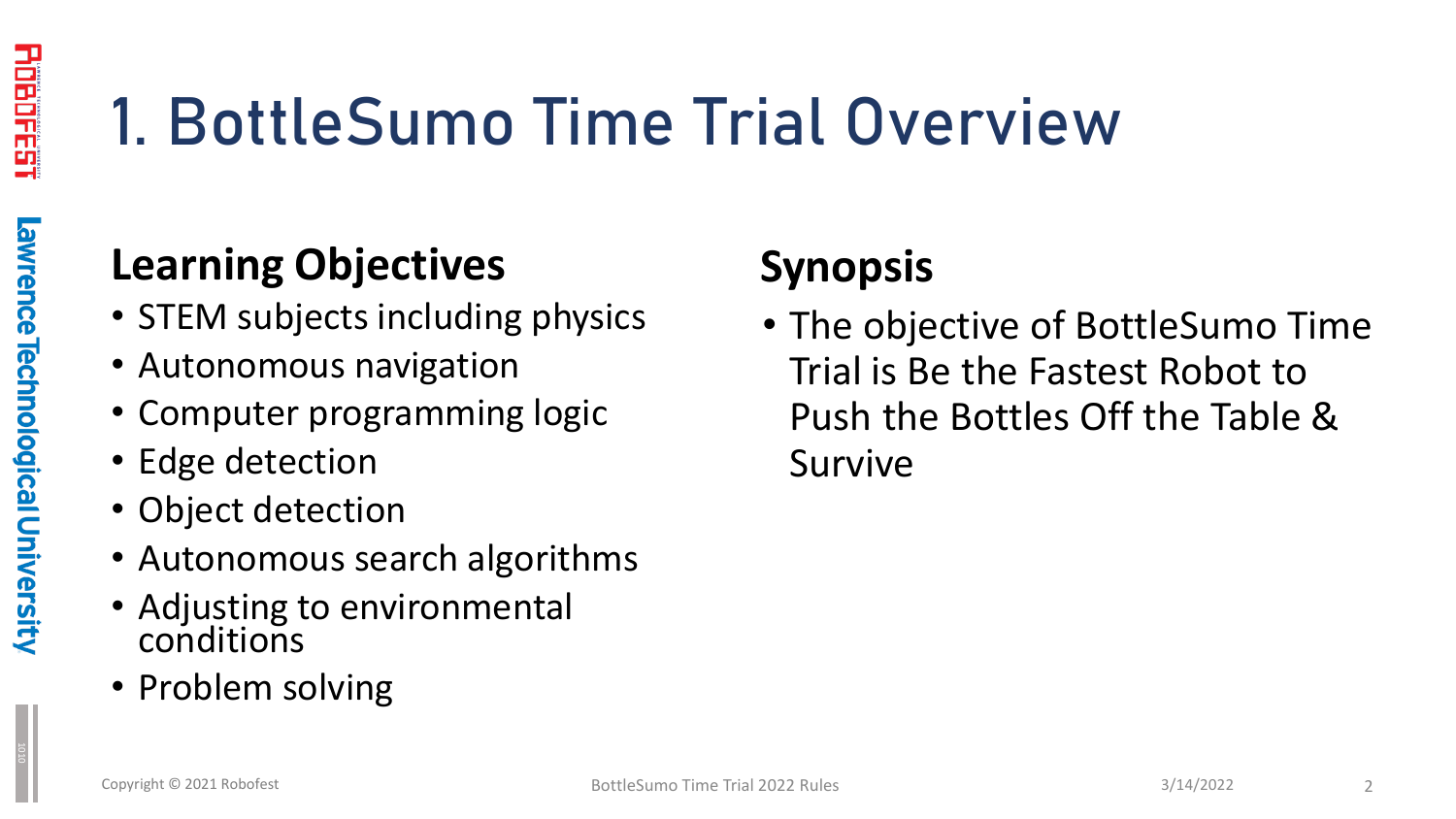## 2. Age Divisions and Team Size

- Three Divisions
	- **Junior Division (Grades 5-8)**
	- **Senior Classic Division (Grades 9-12)**
	- **Senior Unlimited Division (Grades 9-12)**
- Team Size: Maximum three (3) members per team for Jr. Division and both Sr. Divisions
- Team Registration Fee: \$75 at the World Championship (Registration fee at local event may be different)
- Related important document Robofest 2022 General Rules at [robofest.net](http://www.robofest.net/)
- [Each team member, as well as the coach, must submit a completed/signed Robofest](http://robofest.net/RobofestConsentReleaseForm.pdf) Consent and Release Form online, emailed to Robofest office or turned in to Site Host on competition day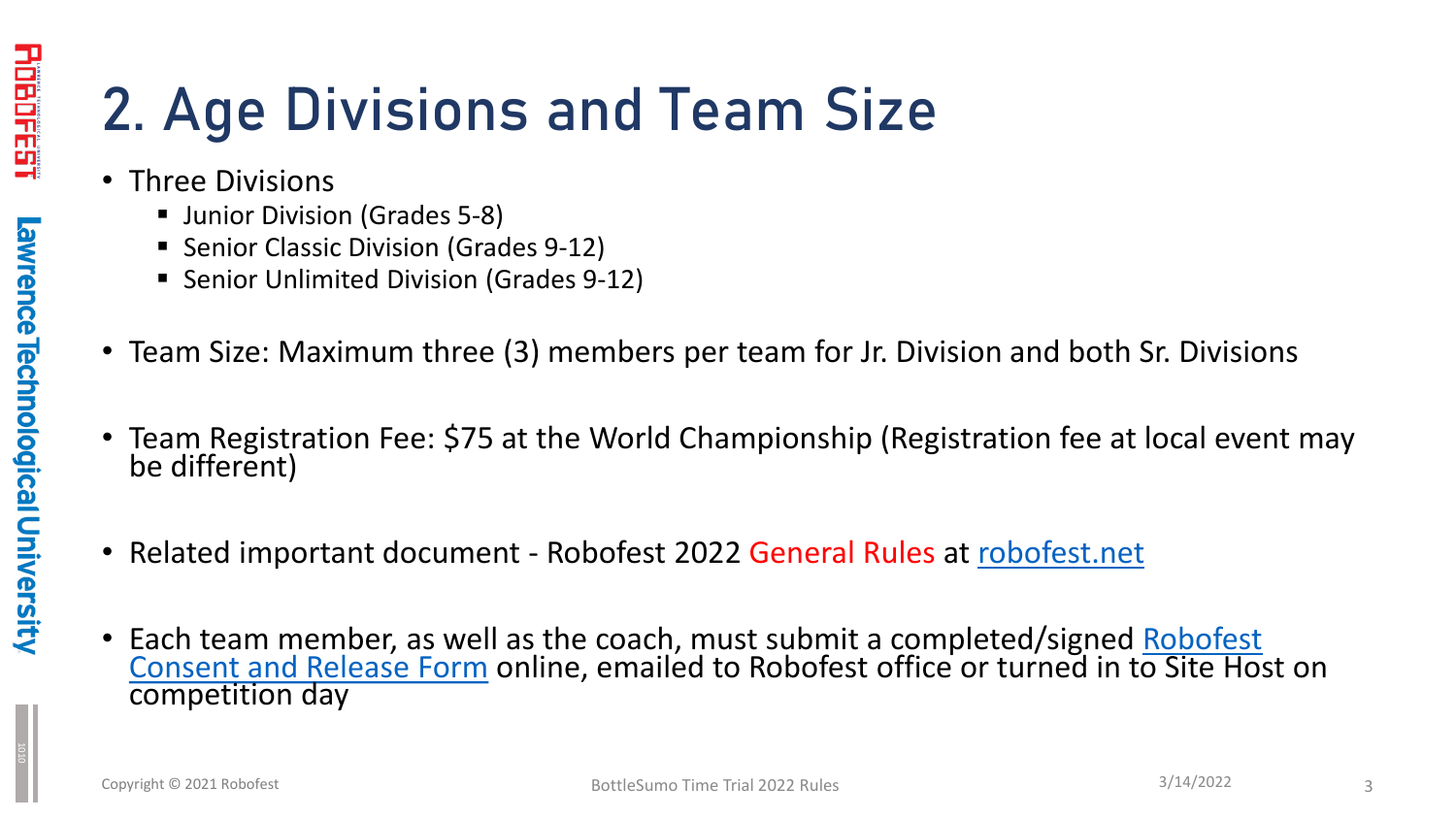# 3. Robot Requirements (1/2)

- Robot must be fully-constructed upon arrival to the competition
- Robot must be fully autonomous. No human control, signal, or remote computer control (tele-op)
- One robot per team (same robot must be use entire tournament)
- Robots must have labels clearly indicating their team ID number and FRONT of robot (side with sensors)
- Teams will need a laptop computer to modify their programs for unknown starting task and to adjust for conditions that are unknown until the competition day

|                                            | <b>Junior Division</b>                                                                       | <b>Senior Classic</b>                                                                                                     | <b>Senior Unlimited</b> |  |
|--------------------------------------------|----------------------------------------------------------------------------------------------|---------------------------------------------------------------------------------------------------------------------------|-------------------------|--|
| Maximum robot weight                       | $0.9$ Kg                                                                                     | $1.5$ Kg                                                                                                                  | $3$ Kg                  |  |
| <b>Robot Brain</b>                         | LEGO NXT, LEGO EV3, LEGO SPIKE Prime or Vex IQ                                               |                                                                                                                           | Any                     |  |
| Maximum robot width, length,<br>and height | Must fit in 21x21x21cm<br>box. Robots may NOT<br>expand their dimensions<br>during the game. | Must fit in 30x30x30cm box. Robots may expand their<br>dimensions, but the maximum dimensions allowable is<br>35x35x35cm. |                         |  |
| $\sharp$ of robot brains per robot         | One brain only                                                                               | Any                                                                                                                       |                         |  |
| <b>Traditional sensor types</b>            | Any unless it can be harmful to humans.                                                      |                                                                                                                           |                         |  |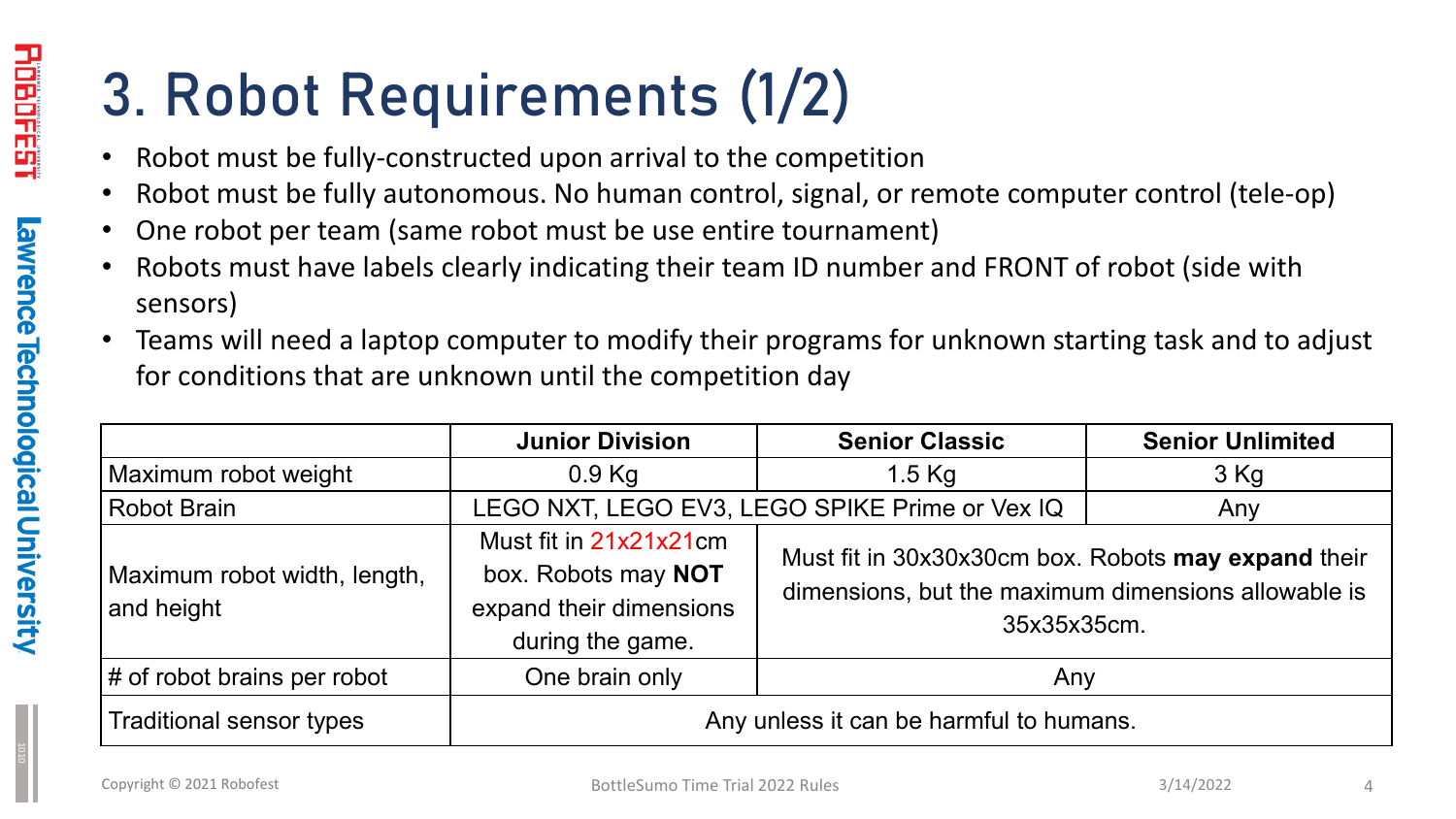# 3. Robot Requirements (2/2)

|                                                                                  | <b>Junior Division</b>                                                                                                                                                                                                                                  | <b>Senior Classic</b>                                                                            | <b>Senior Unlimited</b>                            |  |
|----------------------------------------------------------------------------------|---------------------------------------------------------------------------------------------------------------------------------------------------------------------------------------------------------------------------------------------------------|--------------------------------------------------------------------------------------------------|----------------------------------------------------|--|
| On-board vision sensor system                                                    | <b>NOT</b> allowed                                                                                                                                                                                                                                      | Examples of allowed vision sensors:<br>NXTcam:<br>Pixicam:<br>Others such as smart phone vision: |                                                    |  |
|                                                                                  | At least one sensor that can detect dark/light contrast on the plane of the table AND at least one                                                                                                                                                      |                                                                                                  |                                                    |  |
| Number of sensors                                                                | sensor that can detect objects in front. These may be needed for unknown start                                                                                                                                                                          |                                                                                                  |                                                    |  |
|                                                                                  | Maximum 4 sensors (Sensor Multiplexer NOT allowed)                                                                                                                                                                                                      |                                                                                                  | <b>Unlimited (Sensor Multiplexers)</b><br>ALLOWED) |  |
| Number of motors                                                                 | Maximum 3                                                                                                                                                                                                                                               | Unlimited                                                                                        |                                                    |  |
| Motor types                                                                      | LEGO NXT(9842), LEGO EV3 (455202), LEGO SPIKE Prime<br>(45602,45603) or Vex IQ (228-2560) only.<br>Voltage altering over default voltage is <b>NOT</b> allowed.<br>Other motors such as LEGO Power Function and EV3 medium<br>motors <b>NOT</b> allowed |                                                                                                  | Any                                                |  |
| Wheels, tread, or legs (the<br>parts driven by motors which<br>touch the ground) | Must be standard LEGO or Vex IQ parts that are completely<br>unmodified. Vacuum or sticky material NOT allowed                                                                                                                                          |                                                                                                  | Vacuum or sticky material<br><b>NOT</b> allowed    |  |
| <b>Other Material</b>                                                            | Any. You may use tape, glue, rubber bands, etc. to construct the robot                                                                                                                                                                                  |                                                                                                  |                                                    |  |
| Programming language                                                             | Any                                                                                                                                                                                                                                                     |                                                                                                  |                                                    |  |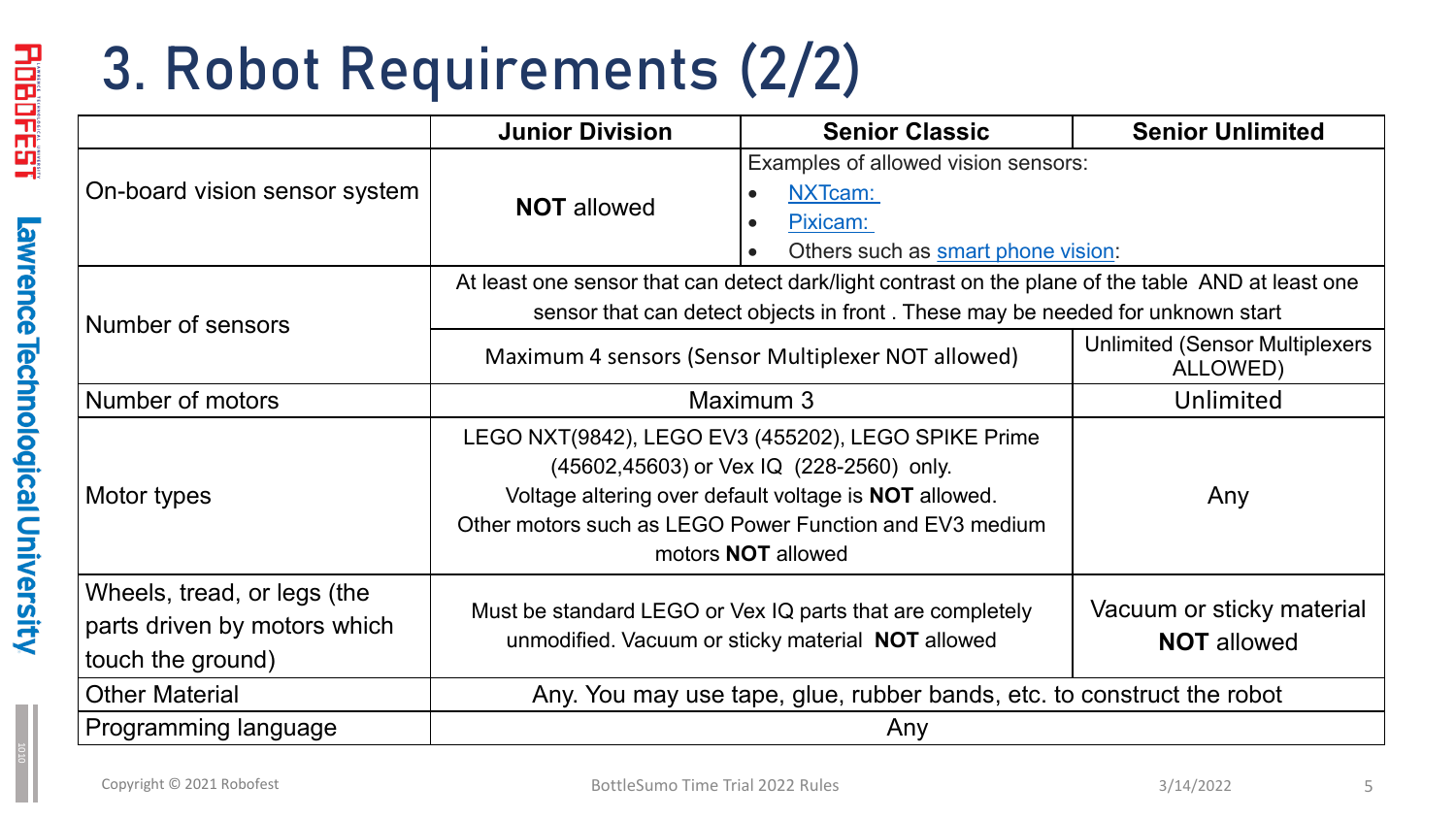1010

# 4. Playing Field Table(s) (1/2)

- Competition tables are 30"x72" (actual size is about 75 cm x 182 cm) plastic folding tables
- The recommended brand is "Lifetime" which can be found at <https://www.lifetime.com/lifetime-2901g-6-foot-folding-table-commercial>
- The four corners of the table are rounded. The radius of the corner circle is 4cm ~ 7cm
- Table thickness is about 4.5cm
- Table surface is light in color, for example, almond, tan, or gray
- Exact size, color, brightness, and edge shape are unknown until the day of the competition
- The table(s) are placed on a dark colored floor with the legs folded under and raised up with rolls of packing tape, (a stack of three recommended)



Raised Table Setup for all Divisions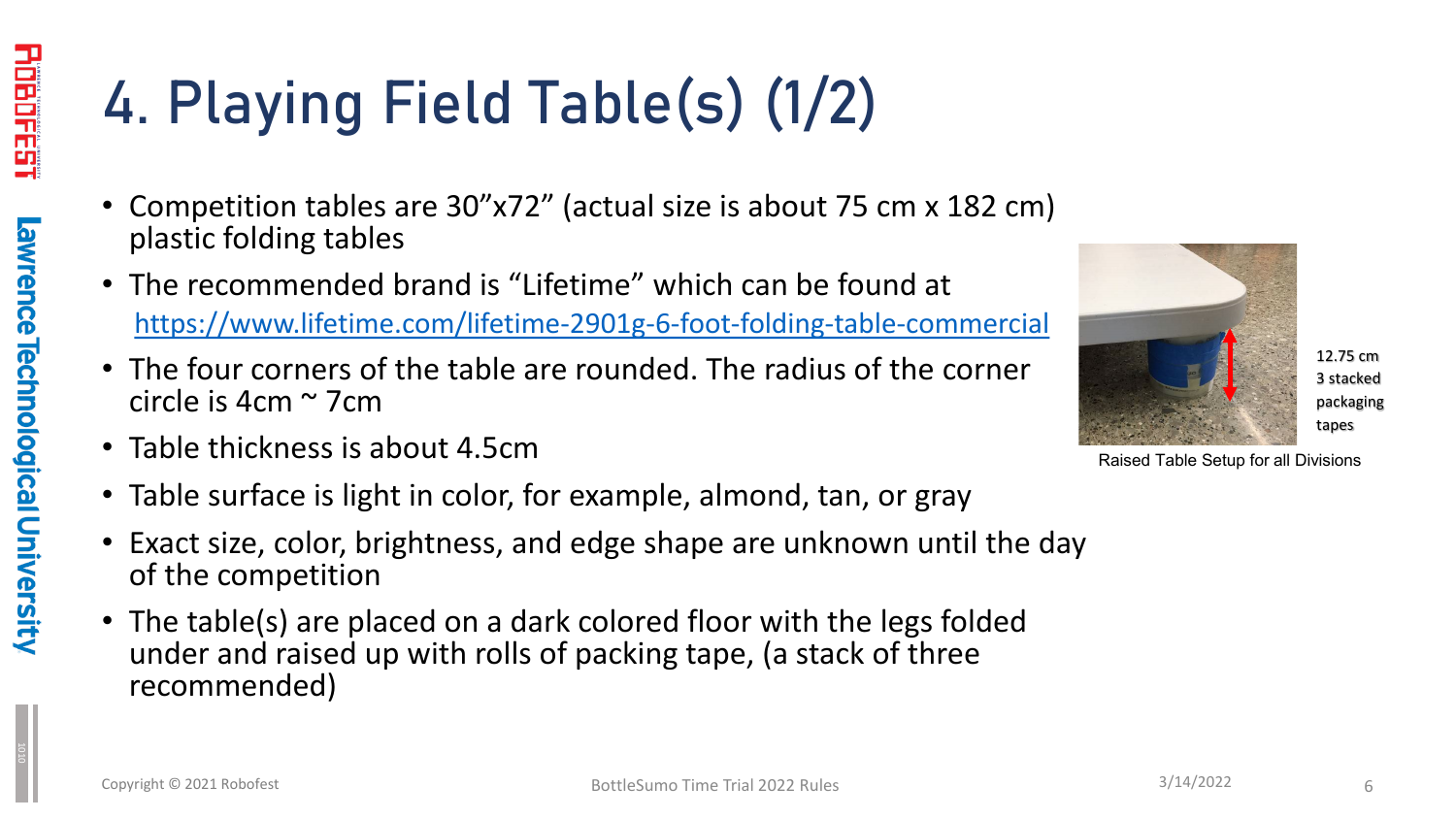

#### 4. Playing Fields (2/2) **Fig. 4. Playing Fields (2/2)**<br>Junior Division: Made up of one table and two

bottles



Example of BottleSumo Initial Robot and Bottle Configuration, Junior Division **COMMON CAMERA VIEW for Jr Div**

Team Table

CAMERA



**Note: Camera and team table location not required for in person competitions.**

BottleSumo Time Trial 2022 Rules 3/14/2022

• **Senior Division**: Made up of two offset tables and three bottles





#### **COMMON CAMERA VIEW for Sr Div**

Example of Initial Robot and Bottle Configuration, Senior Division





Connect tables with tape of a matching color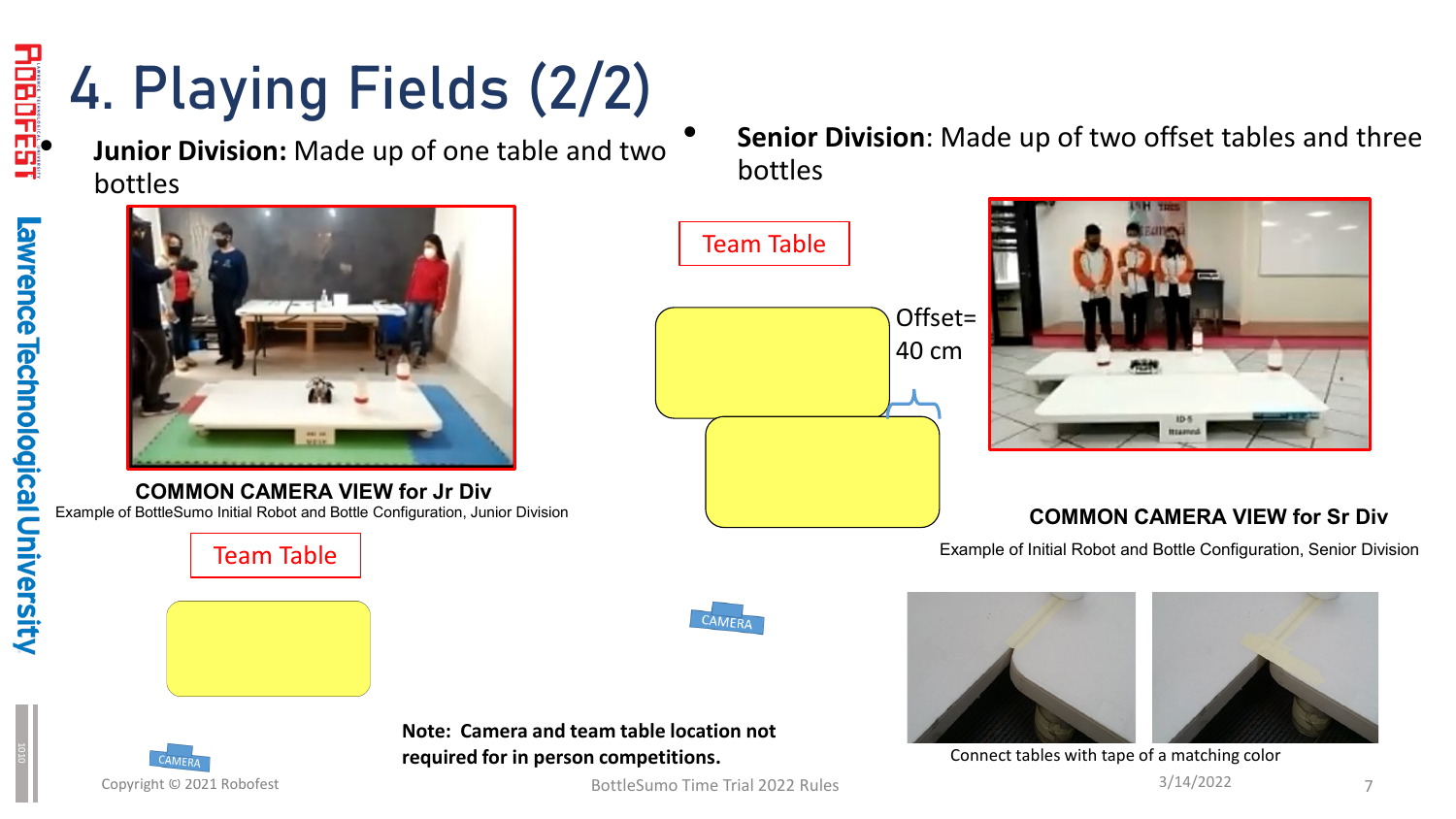1010

## 5. Bottle Specifications

- A two-liter bottle is covered with Legal size (8.5"x14") white paper
- Red electrical tape or color paper is used to create a 3.8cm red stripe as shown 8cm from the bottom of the bottle
- Bottle is filled with approximately 1 liter of water – total weight is 1kg
- If the two-liter bottle shown right is not available, a slimmer bottle may be modified by using materials like *yoga mats or sponge sheets*. You may also use the thin bottle as is.



Bottle Dimensions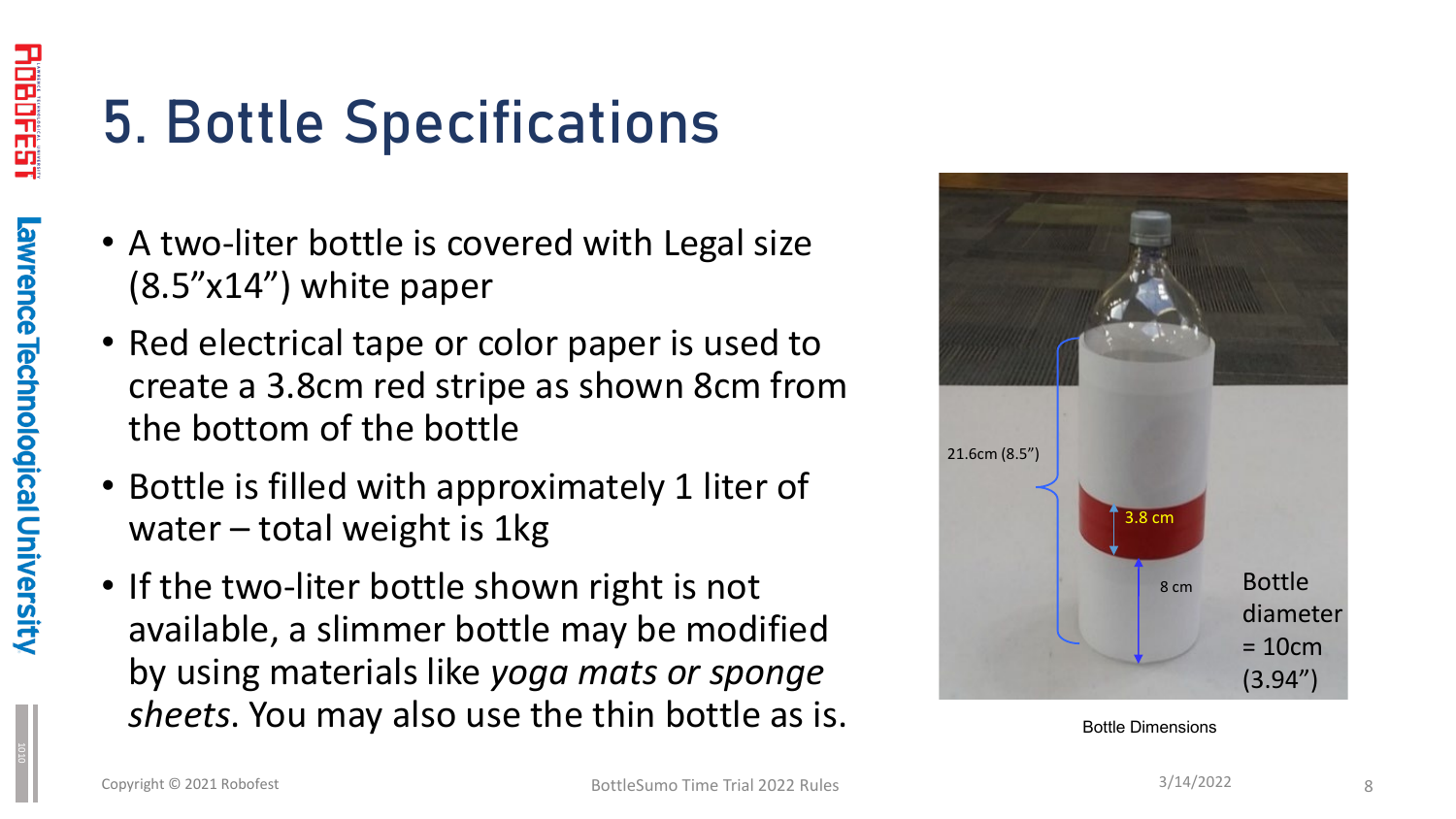# 6. Unknown Start Task - Example

- The way to start the robot moving is an **Unknown Task** that is unveiled 20 minutes prior to the start of the time trial
- *Unknown Task Example :* 
	- *Robot will wait 5 seconds. Judge will place the bottles on the table during the 5 second period*
- *Additional examples can be found at [robofest.net](https://robofest.net/)*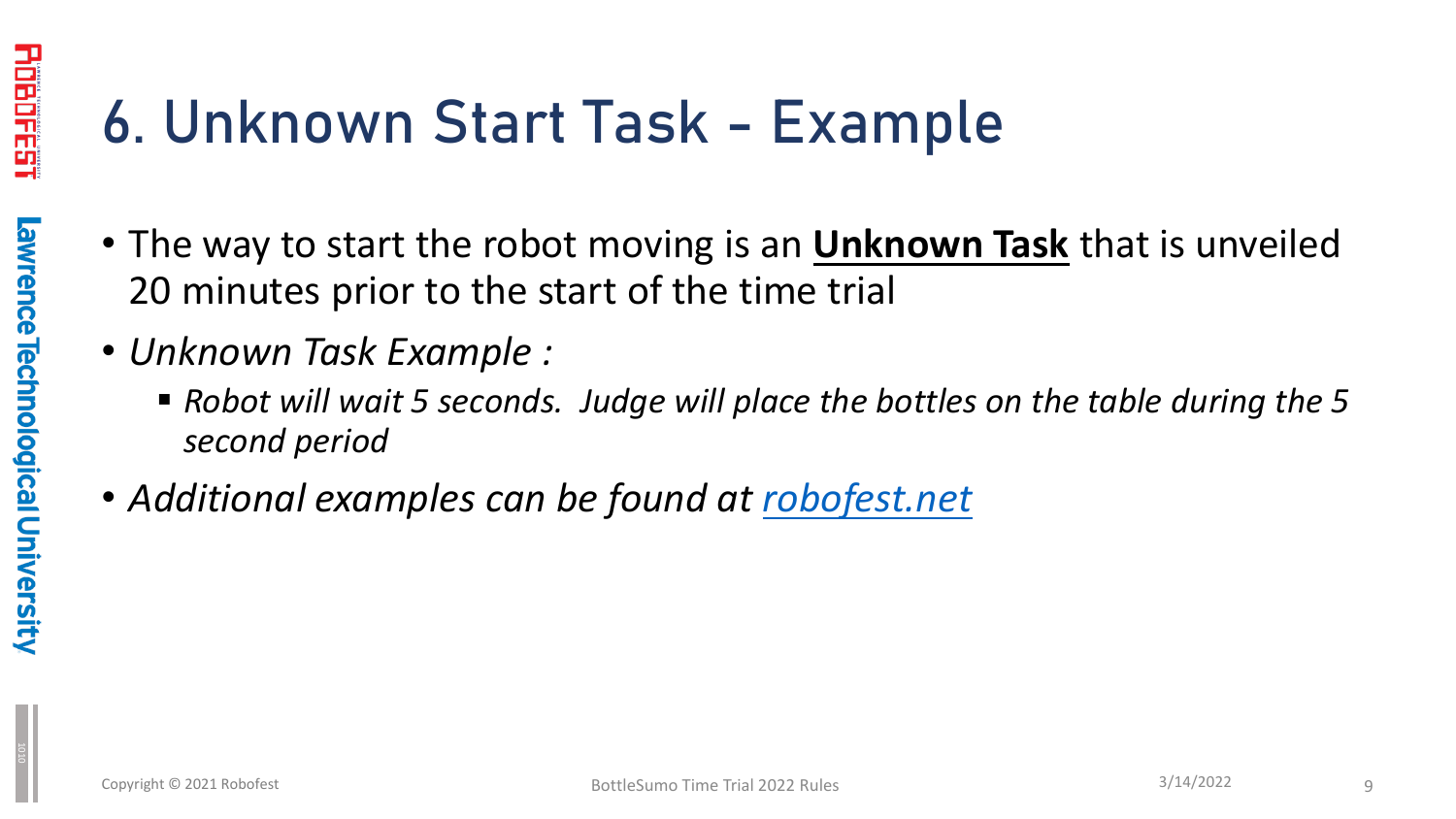### 7. Competition Procedures

- Only participants are allowed to access the pit area, team tables, practice fields and official game fields throughout the competition day. Adult may assist with transporting team materials, but can not stay in pits
- Robots will be inspected as part of the check in process (size, weight, labels, materials, etc. Read slide #3 and #4 )
- Immediately after opening ceremonies, the Unknown Task is unveiled. 20 minutes will be given to teams to work on their robots
- After the 20 minute work period, all the robots will be checked for size and weight
- Bottle locations will be unveiled after the 20 minute work period
- After the 20 minute work time, team members should not touch their robot until instructed by a judge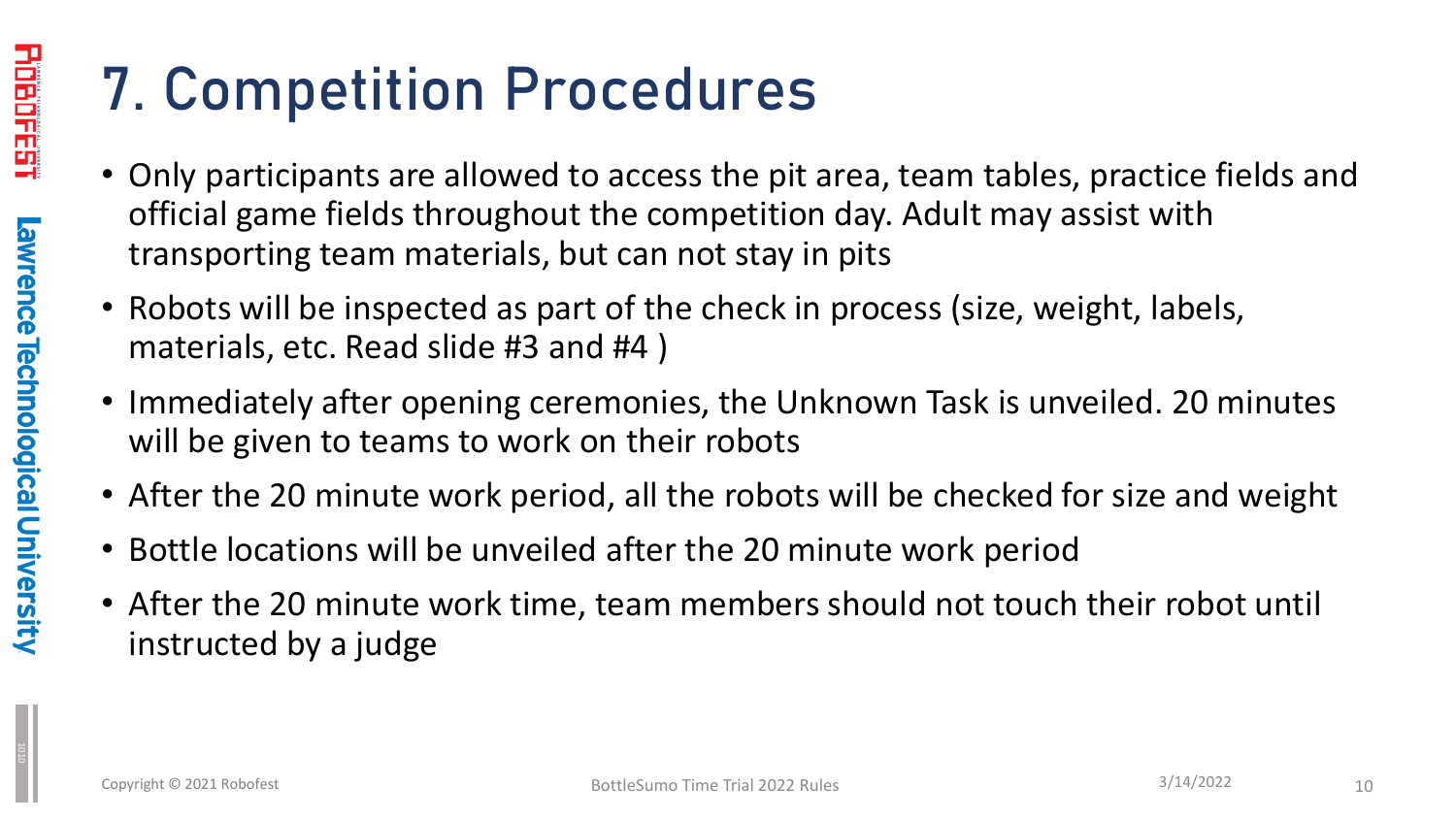#### 8. Time Trial Round (1/2) (note changes in red)

- Judge will measure thetime taken for each robot (one per table) to push 2 bottles (Jr. Division) or 3 bottles (Sr. Divisions) off the table, then stop after the last bottle is off
- Maximum time given is 2 minutes
- Unknown Task must be used to initiate the robot or it will be penalized and *not allowed to continue*
- Time will be recorded to 1/100 of a second
- If a robot commits "Sumocide" by falling off the table, survival time and number of bottles pushed off the table will be recorded. (See penalty points on slide #12 and examples on #17)
- Robot must remain on the table for at least 3 seconds after the any bottle is pushed off or it will be penalized (See #12 and #17).
- For robots that push off all the bottles and survive (2<sup>nd</sup> bottle for Junior, 3<sup>rd</sup> bottle for Senior), time will continue to be counted until the robot comes to a complete stop for at least 10 seconds. The robot must stay stopped for at least 10 seconds to indicate it is done, but the 10 seconds will not be included in the "completion time"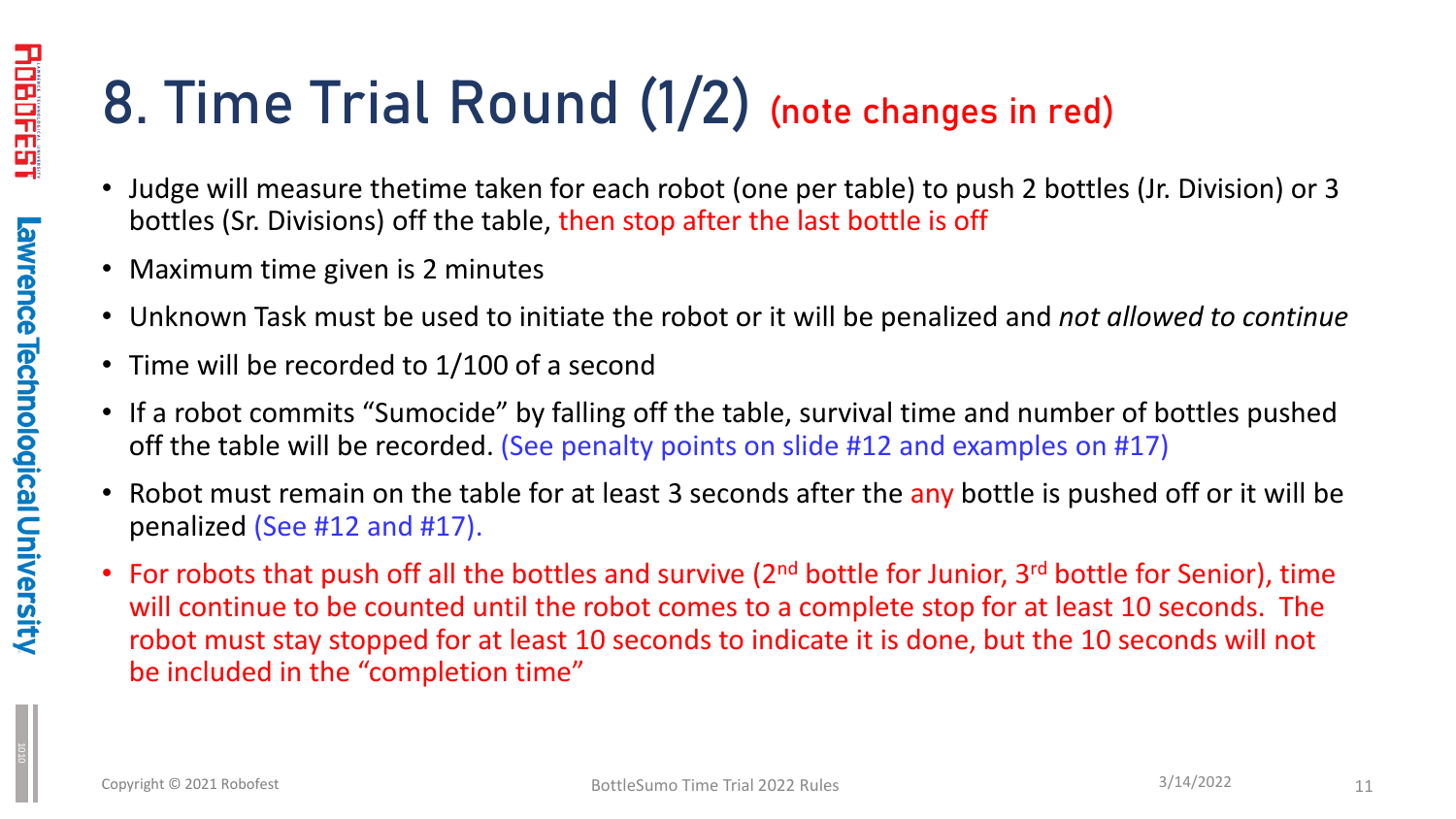## 8. Time Trial Round (2/2)

- After the 20 minute work time, the bottle locations for round 1 will be announced.
- After the first run, teams are NOT allowed to modify robot or program.
- The bottle locations for the second round will be announced after the 1st round.
- Winners will be decided by the average results from the 2 rounds.
- Teams will be ranked based on **1) Unknown task completion, 2) Number of bottles, 3) Staying on the table for at least 3 sec after any bottle off, 4) Completion Time**
- To allow averaging of scores, the following penalties apply
	- Unknown task not completed (Time will be **1000 sec**)
	- Bottles left on table (Time will be **250 sec** per bottle, plus any other penalties)
	- Robot does not remain on table for 3 sec after any bottle (Time will be **250 sec**  survival time, plus any other penalties)
	- Robot does not stop after pushing off all the bottles (Time will be **240 sec**-survival time)
	- See Section 13 for scoring examples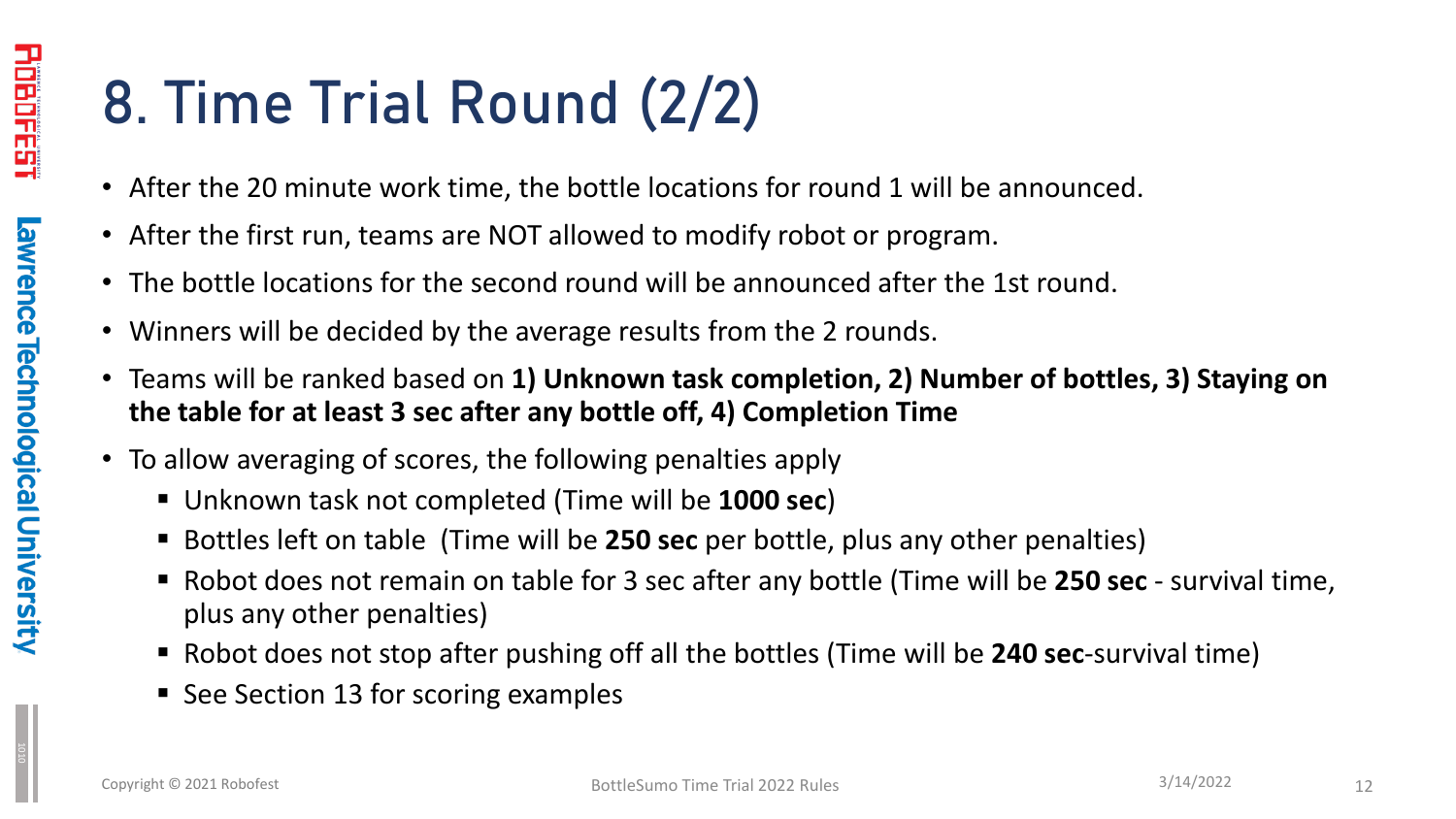#### 9. How to Start a Run

- The specific robot starting location and orientation will be unveiled
- Team will place robot on table in the specified location and assure that it is ready
- Judges will place bottles according to instructions
- Judges will signal when everything is ready
	- Playing field setup
	- $\blacksquare$  the team
	- Judge
	- Videographer (online and video only)
	- Site Host will
		- $\triangleright$  Check that Sites are ready
		- $\triangleright$  Verify timer is ready
		- $\geq 3 2 1$  "Go"
- Teams start their robot then step back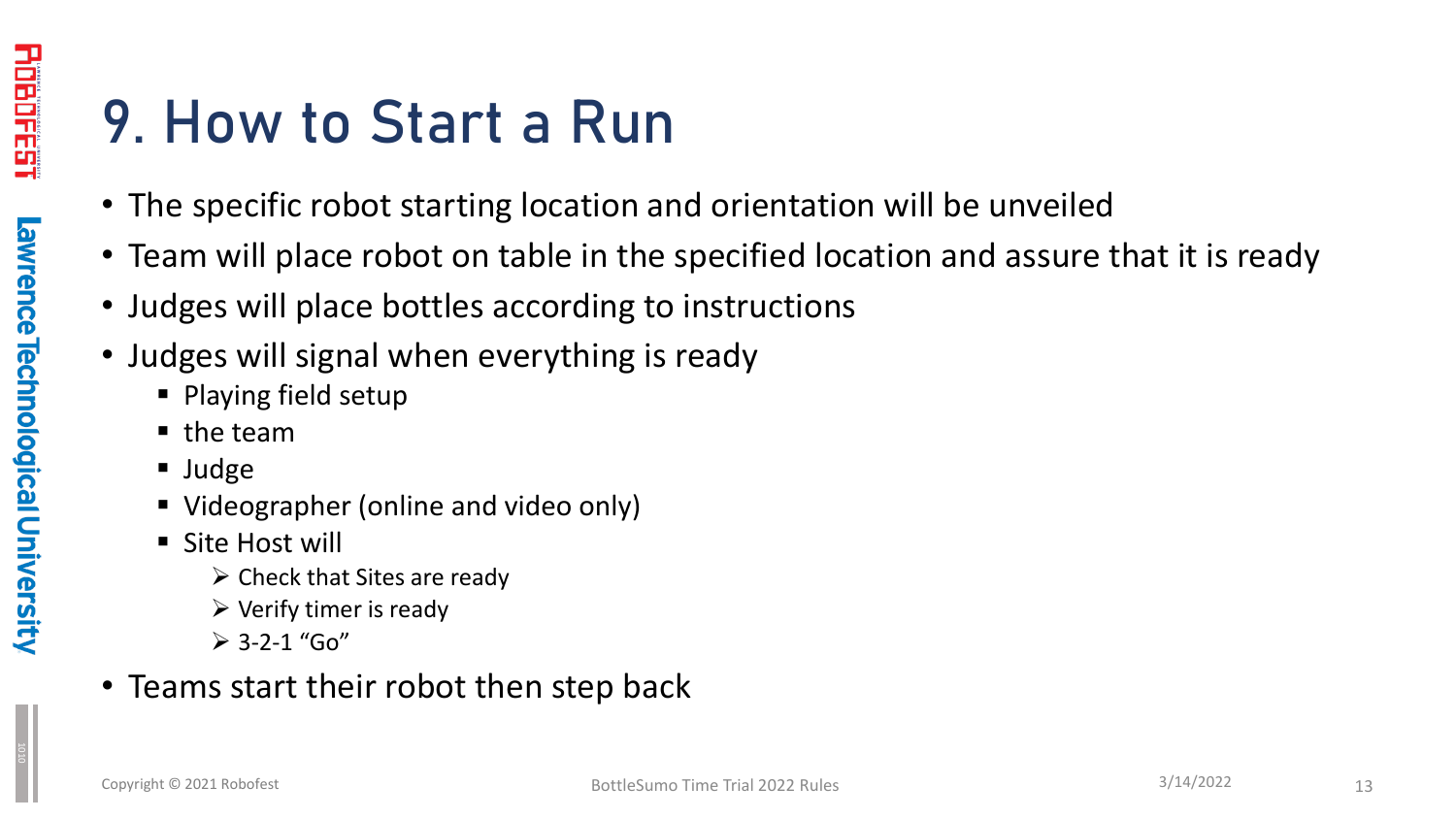## 10. Jr Division Bottle Locations Example

"North" side





Standard Camera View

**Note: Camera not required for in person competitions.**

<u>FDPPES!</u>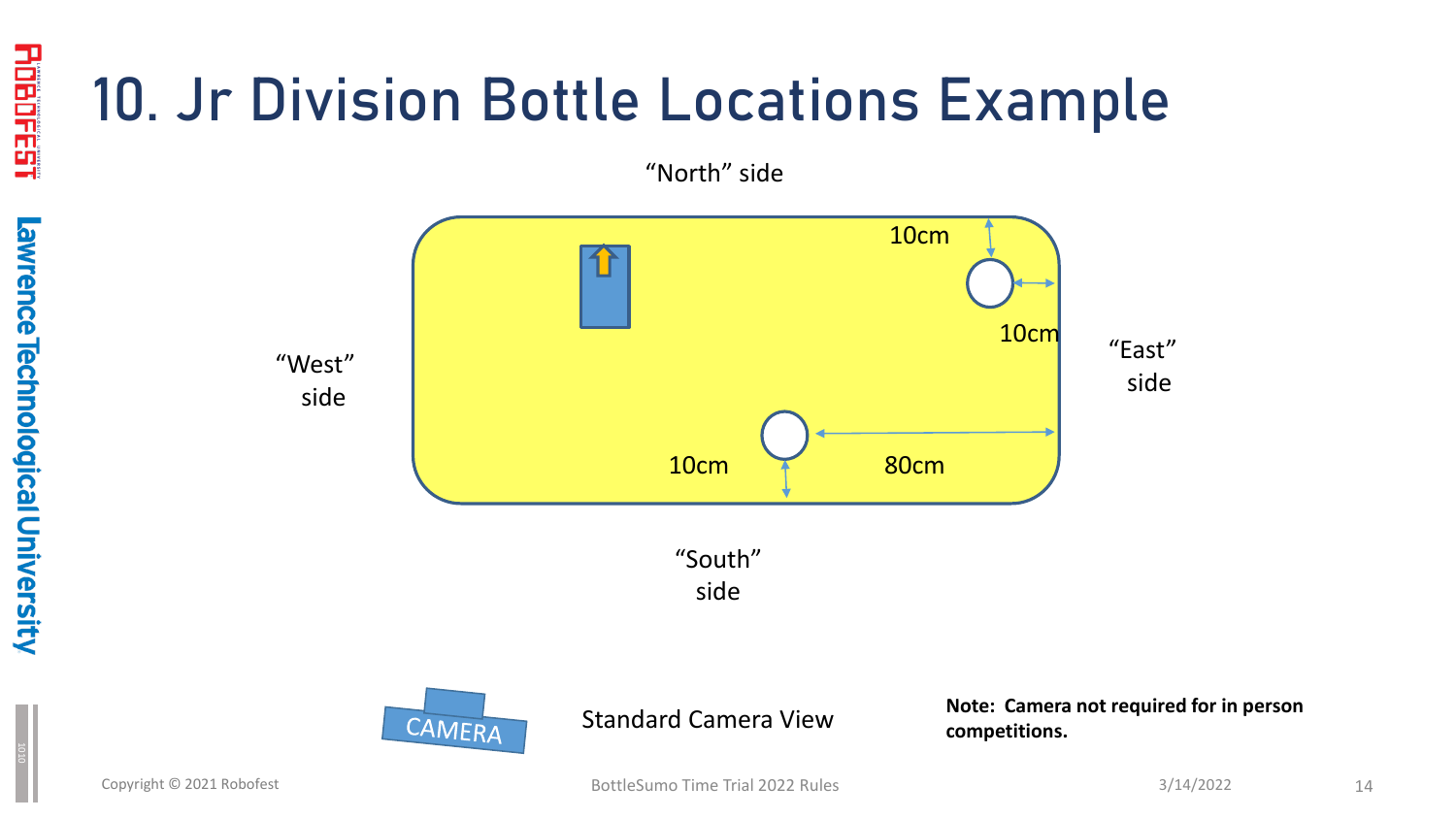#### 11. Sr Bottle Locations Example



Copyright © 2021 Robofest



Standard Camera View

BottleSumo Time Trial 2022 Rules

**Note: Camera not required for in person competitions.**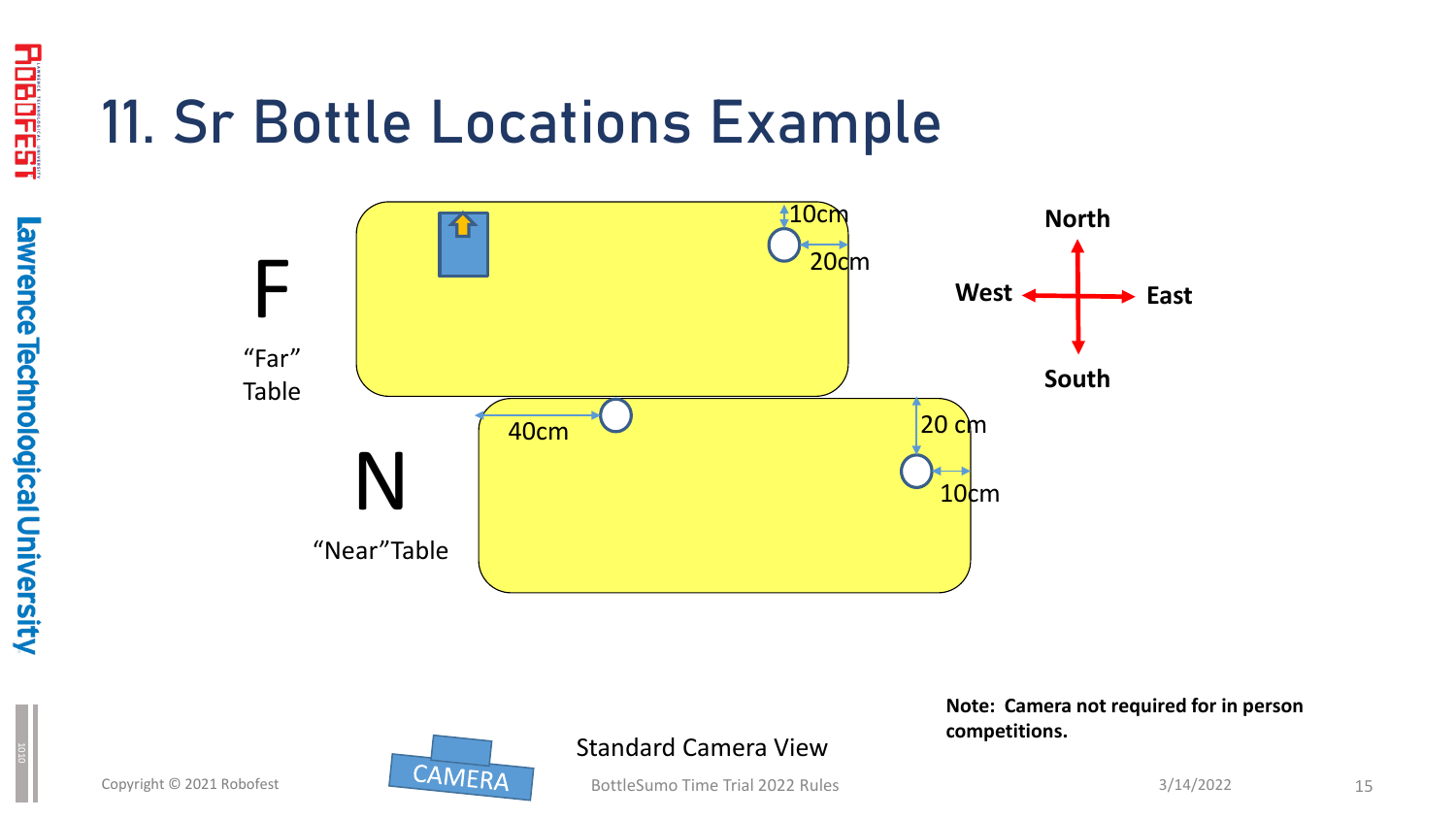#### 12. Score Sheet

| <b>BottleSumo Time Trial Scoresheet</b>    |                                                                                                                                  |                          |  |  |  |  |  |
|--------------------------------------------|----------------------------------------------------------------------------------------------------------------------------------|--------------------------|--|--|--|--|--|
| Division (circle one)                      | Team ID<br><u> 1989 - John Stein, mars and de Brandenburg and de Brandenburg and de Brandenburg and de Brandenburg and de Br</u> | Round (circle one)       |  |  |  |  |  |
| Jr<br>Sr.                                  |                                                                                                                                  | 1<br>2                   |  |  |  |  |  |
| Unknown Start was Correct?                 | Y                                                                                                                                | N                        |  |  |  |  |  |
| Number of Bottles pushed off               | $1 \quad 2 \quad$<br>$\mathbf{O}$                                                                                                | з<br>$(Sr$ Only $)$      |  |  |  |  |  |
| Did the robot stay on the table for 3 sec  | ۷                                                                                                                                | Ν                        |  |  |  |  |  |
| after last bottle?                         |                                                                                                                                  |                          |  |  |  |  |  |
| <b>CHECK ONE BELOW</b>                     |                                                                                                                                  |                          |  |  |  |  |  |
| Completion Time (if all bottles off        |                                                                                                                                  |                          |  |  |  |  |  |
| and robot on table and robot stopped       |                                                                                                                                  |                          |  |  |  |  |  |
| for at least 10 sec; do not include 10 sec | Elapsed (from Zero)                                                                                                              | Remaining (from 120 sec) |  |  |  |  |  |
| after stop)                                | Record BOTH times                                                                                                                |                          |  |  |  |  |  |
| OR                                         |                                                                                                                                  |                          |  |  |  |  |  |
| _Survival time (if bottles left, robot     |                                                                                                                                  |                          |  |  |  |  |  |
| falls off table or robot still moving)     |                                                                                                                                  |                          |  |  |  |  |  |
| Judge's Initials                           |                                                                                                                                  |                          |  |  |  |  |  |
| Team Member's Initials                     |                                                                                                                                  |                          |  |  |  |  |  |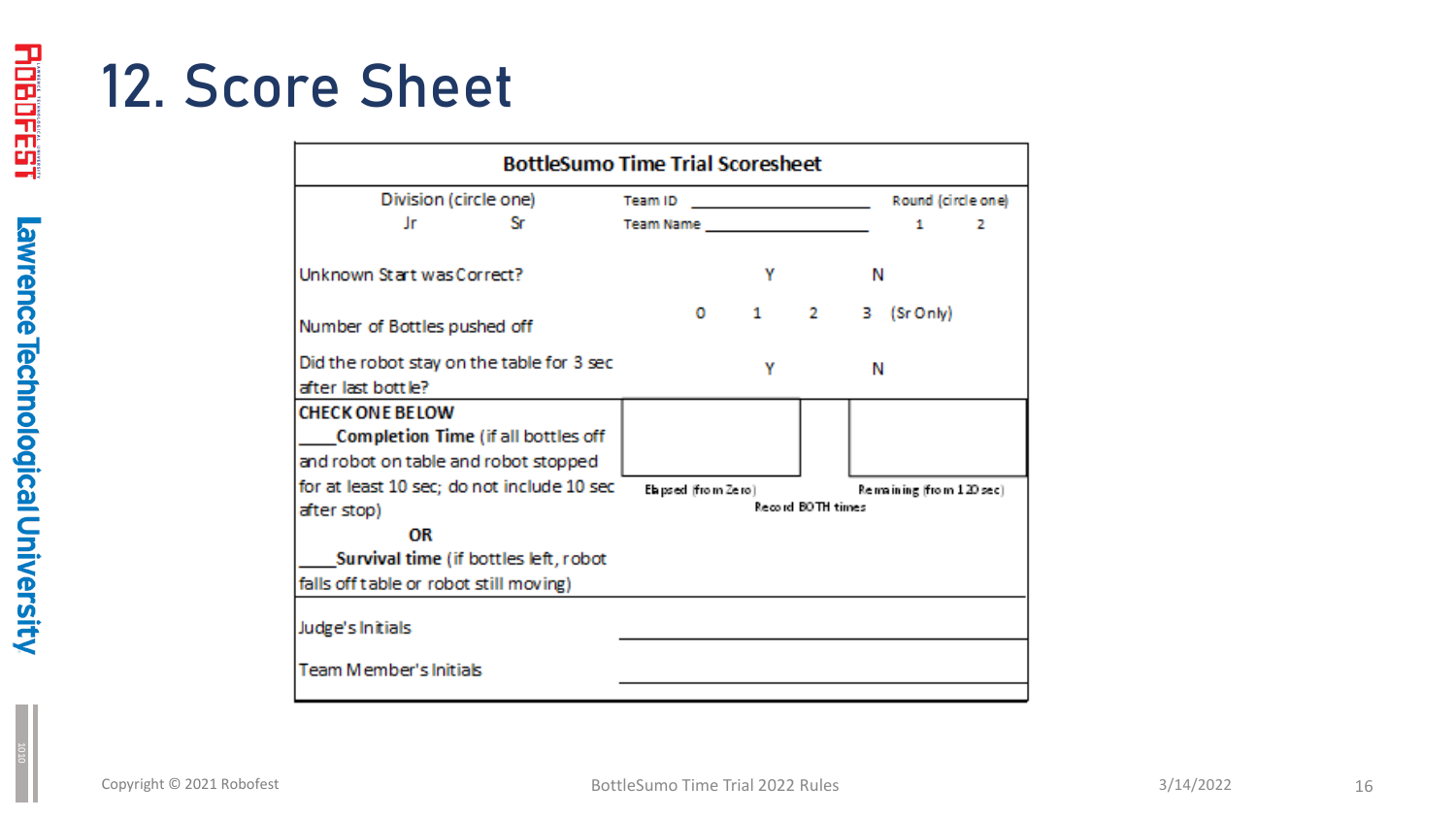# 13. Round Scoring & Team Ranking Example

|                   | R1 | Note                                 | R <sub>2</sub> | <b>Note</b>                             | Total | Avg           | Rank |
|-------------------|----|--------------------------------------|----------------|-----------------------------------------|-------|---------------|------|
| Team 1            |    | 1000 Failed unknown task             |                | 100.5 100.5s Completion time*           |       | 1100.5 550.25 | 5    |
|                   |    | Last bottle off at 120s, sumocide at |                | Sumocide at 30s; one bottle on the      |       |               |      |
| Team <sub>2</sub> |    | 130 121s. (250-120)                  |                | 470 table (250-30+250)                  | 600   | 300           | 4    |
|                   |    | Robot survives on the table at the   |                | Sumocide at 110s; No bottle on the      |       |               |      |
| Team 3            |    | 250 end; One bottle on the table     |                | 140 table (250-110)                     | 390   | 195           |      |
|                   |    | Robot survives on the table at the   |                |                                         |       |               |      |
|                   |    | end; Two bottles on the table        |                | Sumocide at 10s; Two bottle on the      |       |               |      |
| <b>Team 4</b>     |    | 500 (250+250)                        |                | 740 table (250-10+250+250)              | 1240  | 620           | 6    |
|                   |    |                                      |                | Last bottle off at 120s, sumocide at    |       |               |      |
| <b>Team 5</b>     |    | 120 120s Completion time*            |                | 130 123s (250-120)                      | 250   | 125           |      |
|                   |    |                                      |                | No bottles on table, Robot survived for |       |               |      |
| Team 6            |    | 50 50s Completion time*              |                | 180 3 sec but sumocide at 60 s (240-60) | 230   | 115           |      |

(\*) Note that the completion time does not include the 10 second stop time

Note that Team 5 R2 had a better score than Team 3 R2 because it survived for a longer time.

HILL PLEE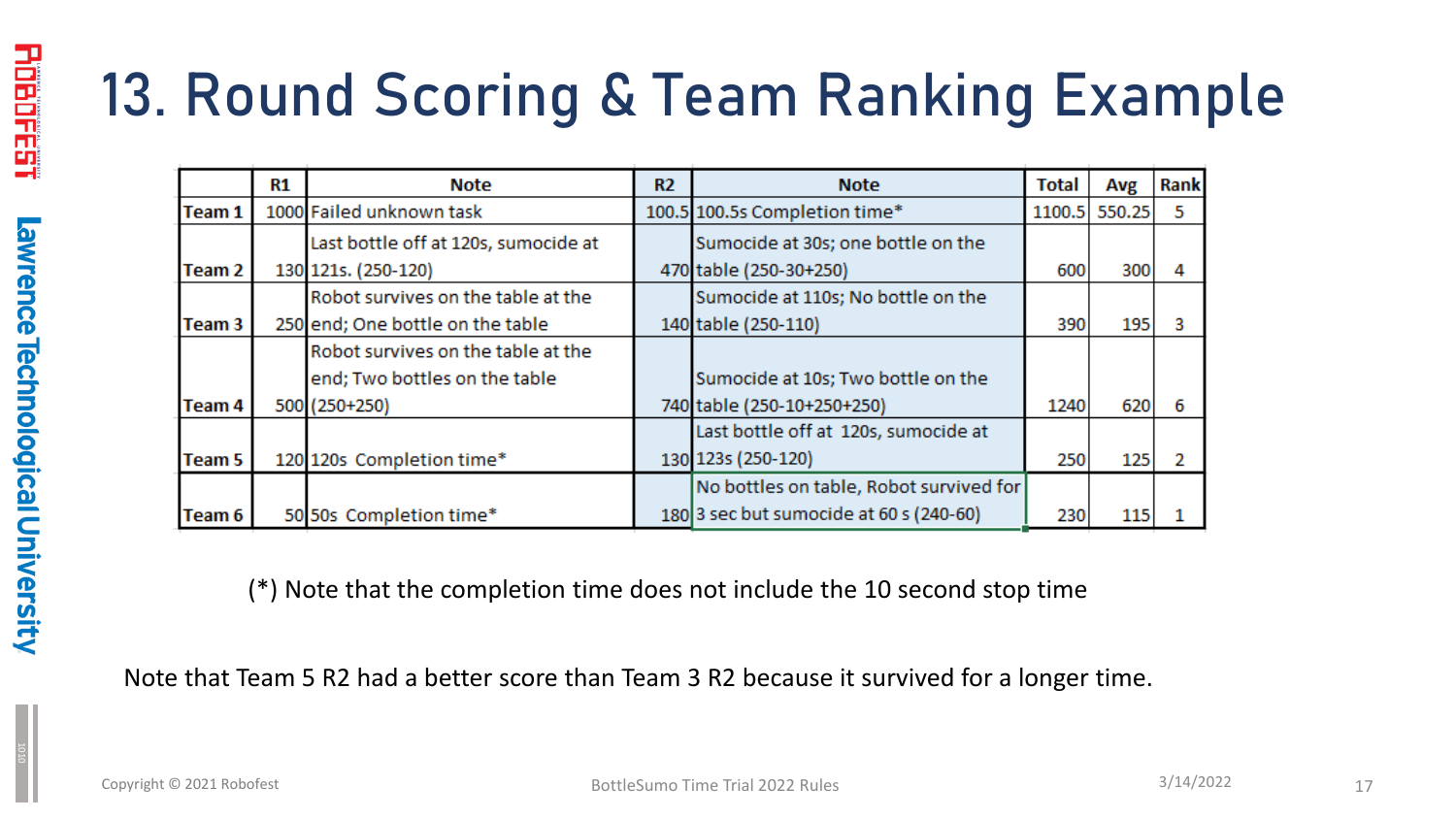# 14. Online Competition Rules

- Team ID sign needed
- Teams must use common Online camera set up (see below)
- Need to check playing field setup before the official runs
- Each location must have location judges to proctor & prevent unauthorized activities. See next slides
- Translators are allowed where needed





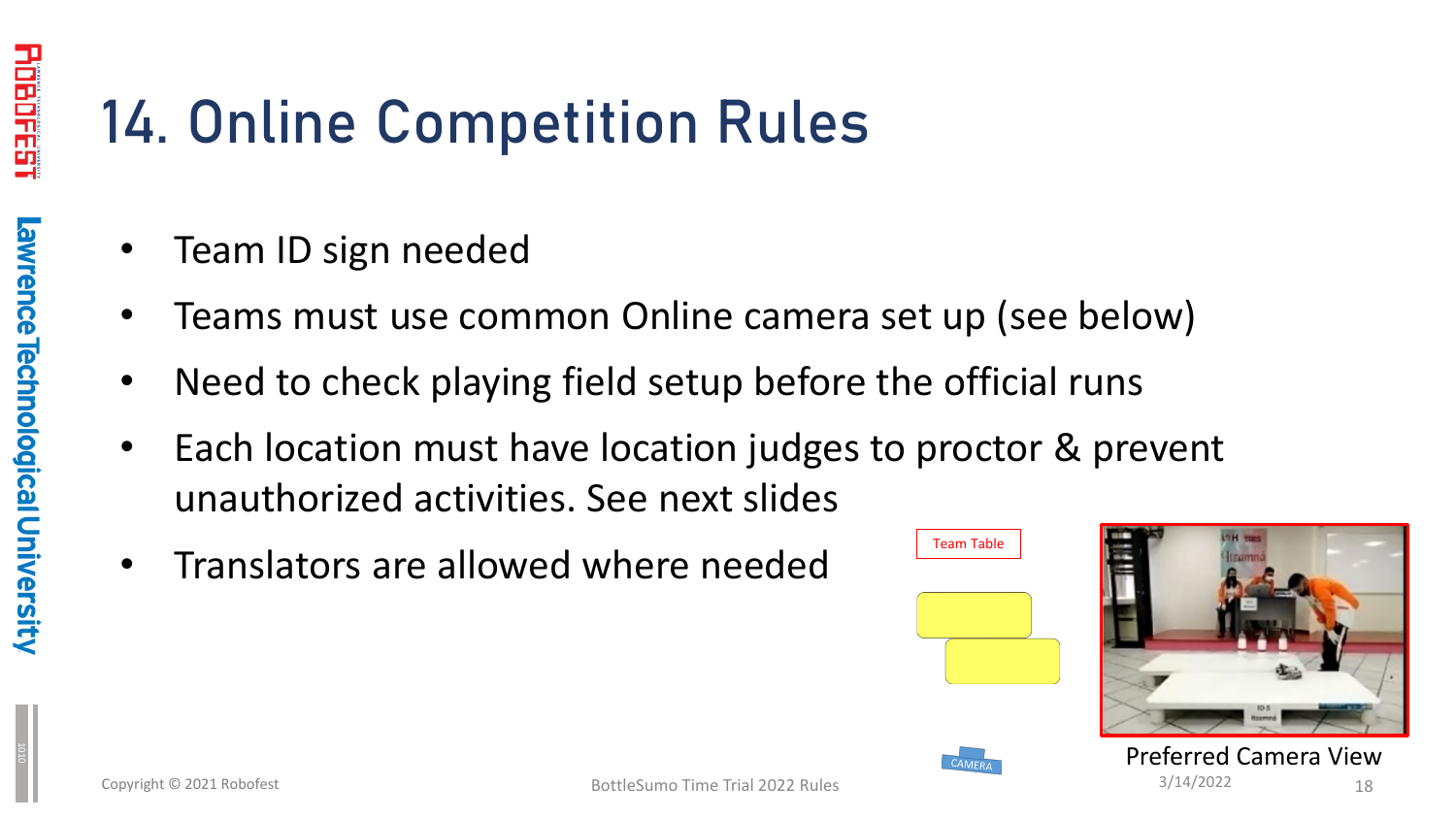## 15.1 Qualification & Roles of Location Judges

- Location Judges (LJ) must complete and sign the Pre-Event Checklist, show it during check-in and submit with the official scores
- LJ must sign a pledge document and recite the pledge during the opening ceremony
- LJ needs to be a person who does not have any direct relation to the team and approved by the National Director
- LJ must attend Online training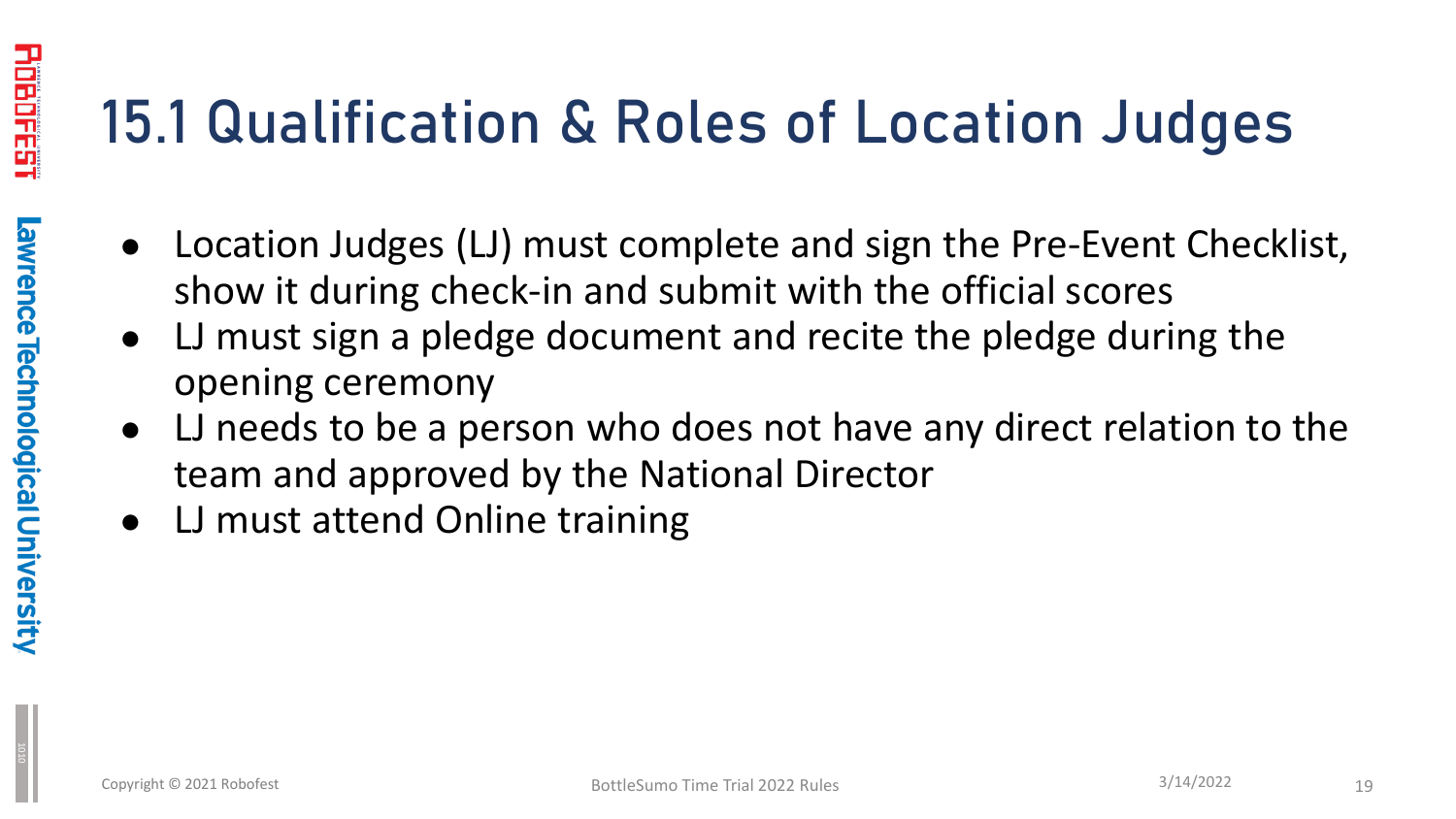### 15.2 Qualification & Roles of Location Judges

- LJs are to proctor & prevent unauthorized activities
- LJ will score each round and submit the official scores
- LJs are responsible for capturing a video of each run for score verification, uploading it to a video sharing platform and sending the link to Robofest
- The video must show our identifiable screen & sound in the beginning & the end for us to verify whether the video was taken during the official time
- The videos must be uploaded and links must be sent within 1 hour of the end of the competition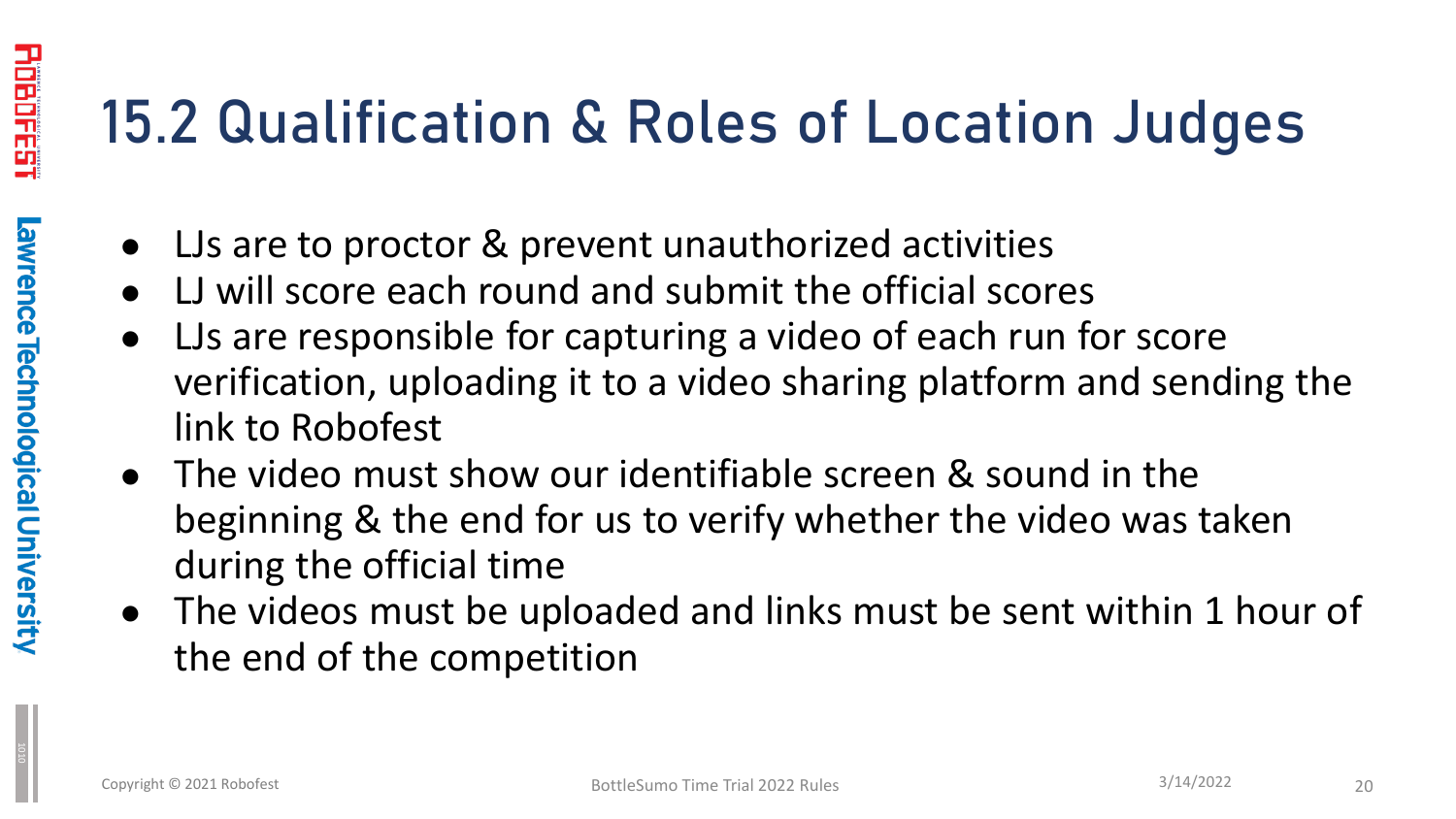#### 16. Pre-Event Checklist Examples



Official forms can be accessed at **BSTT** page

21

 $\begin{array}{|c|c|c|c|c|}\hline \textbf{1} & \textbf{1} & \textbf{1} & \textbf{1} \\ \hline \textbf{2} & \textbf{3} & \textbf{1} & \textbf{1} & \textbf{1} \\ \hline \textbf{3} & \textbf{1} & \textbf{1} & \textbf{1} & \textbf{1} & \textbf{1} \\ \hline \textbf{4} & \textbf{1} & \textbf{1} & \textbf{1} & \textbf{1} & \textbf{1} \\ \hline \textbf{5} & \textbf{1} & \textbf{1} & \textbf{1} & \textbf{1} & \textbf{1} &$ 

awrence

**Technological Universit**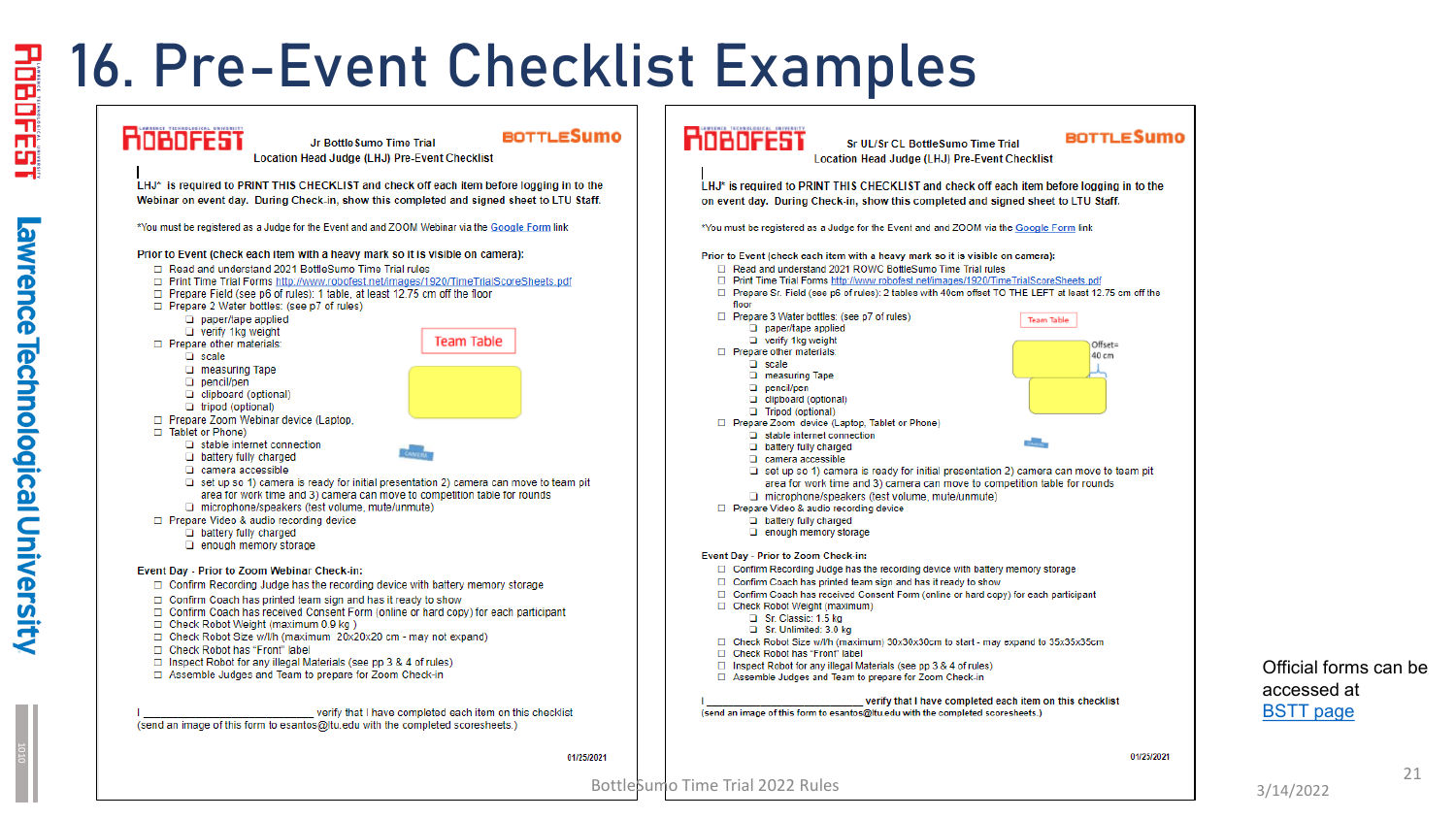# 17. Event Timing for Online Competitions

- All teams will start simultaneously
- Site Host is the official timer
	- Local judges will use the Robofest start signal via Online connection
	- **Example 2** Local judge will enter an estimated time on the scoresheet
	- Official times will be determined by the Site Host after the event
- No reruns
- Judge should not instruct team to pick up robot until either
	- Robot has pushed off all bottles and stopped for at least 10 seconds
	- Robot has fallen off the table
	- Robot is still on the table after 120s
- Robofest reserves the right to make judgements and score adjustments after review of team submissions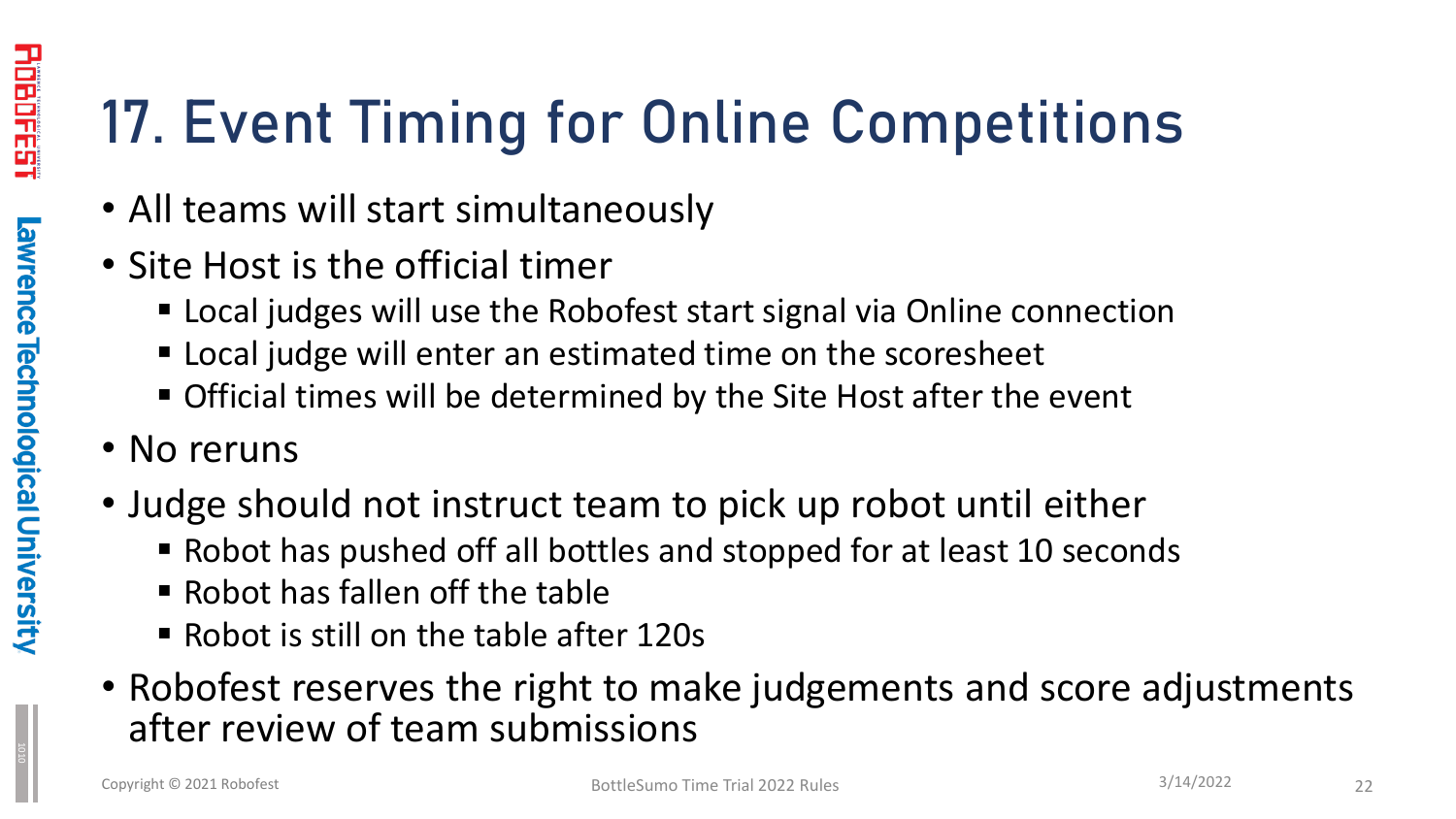# 18. FAQ (Frequently Asked Questions)

- Can a robot have multiple programs to select from when a game is started? Yes. However, the selection must be done quickly.
- My robot failed the unknown start. Can I still do the time trial. No, scored as 1000 seconds.
- My start button was not pressed correctly. Can I touch the robot after the game started? No in general, but up to the Judge's discretion. Unknown Start Method must be used.
- If team A knocks all the bottles off in 30 seconds and meets all of the rules, their score is 250-30=220 If Team B knocks all 3 of in 40 seconds your scoring system awards team B 250 - 40, or 210, a lower score, and they win. This doesn't make sense. Common sense says team A wins because they accomplished their task faster. The (250 seconds minus survival time) penalty only comes into play if the robot does not survive for 3 sec after pushing off the last bottle. In the example given, the faster robot would be ranked higher, Team A (30s) ranked ahead of Team B (40s). The logic behind the penalty is that if neither robot survives, the robot which survived longer is ranked higher. Going back to the example, but assuming each robot fell off the table right after pushing off the last bottle, Team B (250-40=210) would be ranked ahead of Team A (250-30=220) because it survived for longer.